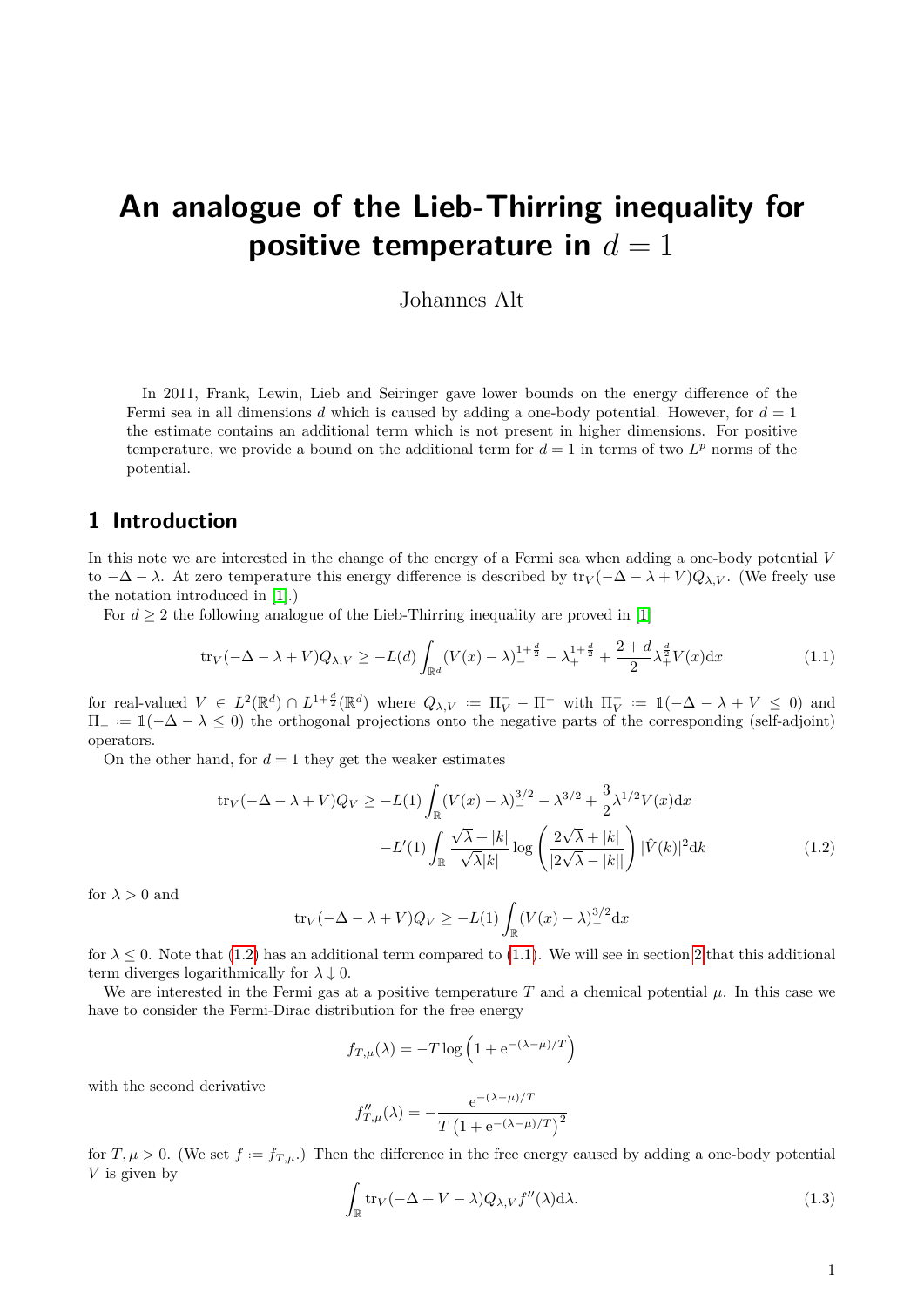Our main goal is to study the additional term in  $(1.2)$  for positive temperature *T* and a chemical potential  $\mu$ i.e. the integral

<span id="page-1-1"></span>
$$
I_1(f, V) := L'(1) \int_0^\infty f_{T,\mu}(\lambda) \int_{\mathbb{R}} \frac{\lambda^{1/2} + |k|}{\lambda^{1/2} |k|} \log \left( \frac{2\lambda^{1/2} + |k|}{|2\lambda^{1/2} - |k|} \right) |\hat{V}(k)|^2 \, \mathrm{d}k \, \mathrm{d}\lambda. \tag{1.4}
$$

Note that we can restrict the *k*-integration in [\(1.4\)](#page-1-1) from R to  $[0, \infty)$  by adding a factor 2 since  $\hat{V}(-k) = \overline{\hat{V}(k)}$ for all  $k \in \mathbb{R}$  as *V* is real-valued.

### <span id="page-1-0"></span>**2 Divergence of the additional term in** [\(1.2\)](#page-0-0) **for** *λ* ↓ 0

For  $V \in L^1(\mathbb{R}) \cap L^2(\mathbb{R})$  and  $\lambda > 0$  we define

$$
I(V,\lambda) := \int_0^\infty \frac{\sqrt{\lambda} + k}{\sqrt{\lambda}k} \log \left( \frac{2\sqrt{\lambda} + k}{|2\sqrt{\lambda} - k|} \right) |\hat{V}(k)|^2 \mathrm{d}k.
$$

By Fatou's lemma we get

$$
\liminf_{\lambda \downarrow 0} I(V, \lambda) \ge \int_0^\infty \frac{1+y}{y} \log \left( \frac{2+y}{|2-y|} \right) \lim_{\lambda \downarrow 0} |\hat{V}(\sqrt{\lambda}y)|^2 dy = |\hat{V}(0)|^2 \int_0^\infty \frac{1+y}{y} \log \left( \frac{2+y}{|2-y|} \right) dy = \infty
$$

where we used the substitution  $k =$  $\sqrt{\lambda}y$  in the second step and  $\hat{V} \in C(\mathbb{R})$  in the third step.

Next, we analyze the divergence rate of  $I(V, \lambda)$  for  $\lambda \downarrow 0$ .

**Lemma 2.1.** *We have*

$$
\lim_{\lambda \downarrow 0} \frac{I(V, \lambda)}{\log(1/\sqrt{\lambda})} = 4|\hat{V}(0)|^2.
$$

*Proof.* We define

$$
L(V) := \lim_{\lambda \downarrow 0} \frac{I(V, \lambda)}{\log(1/\sqrt{\lambda})}.
$$

For every  $\varepsilon > 0$  we get using the substitution  $k =$ √ *λy*

$$
\frac{1}{\log(1/\sqrt{\lambda})} \int_{\varepsilon}^{\infty} \frac{\sqrt{\lambda} + k}{\sqrt{\lambda}k} \log \left( \frac{2\sqrt{\lambda} + k}{|2\sqrt{\lambda} - k|} \right) |\hat{V}(k)|^2 dk = \frac{1}{\log(1/\sqrt{\lambda})} \int_{\varepsilon/\sqrt{\lambda}}^{\infty} \frac{1 + y}{y} \log \left( \frac{2 + y}{|2 - y|} \right) |\hat{V}(\sqrt{\lambda}y)|^2 dy
$$
  

$$
\leq \frac{C_{\varepsilon}}{\log(1/\sqrt{\lambda})} \int_{\varepsilon/\sqrt{\lambda}}^{\infty} |\hat{V}(\sqrt{\lambda}y)|^2 \frac{dy}{y}
$$
  

$$
= \frac{C_{\varepsilon}}{\log(1/\sqrt{\lambda})} \int_{\varepsilon}^{\infty} |\hat{V}(y)|^2 \frac{dy}{y}
$$
  

$$
\xrightarrow{\lambda \downarrow 0} 0.
$$

Therefore, we can replace the upper bound of integration in the definition of *L* by any  $\varepsilon > 0$  i.e. we redefine

$$
L(V) := \lim_{\lambda \downarrow 0} \frac{1}{\log(1/\sqrt{\lambda})} \int_0^{\varepsilon} \frac{\sqrt{\lambda} + k}{\sqrt{\lambda}k} \log\left(\frac{2\sqrt{\lambda} + k}{|2\sqrt{\lambda} - k|}\right) |\hat{V}(k)|^2 \mathrm{d}k = \lim_{\lambda \downarrow 0} \frac{I(V, \lambda)}{\log(1/\sqrt{\lambda})}.
$$

Since  $\hat{V} \in C(\mathbb{R})$  (as  $V \in L^1(\mathbb{R})$ ) we find for every  $\delta > 0$  an  $\varepsilon > 0$  such that

$$
|\hat{V}(0)|^2 - \delta \le |\hat{V}(k)|^2 \le |\hat{V}(0)|^2 + \delta
$$

for all  $k \in [0, \varepsilon]$ .

Moreover, we have

<span id="page-1-2"></span>
$$
x - R(x) \le \log(1 + x) \le x + R(x)
$$
\n(2.1)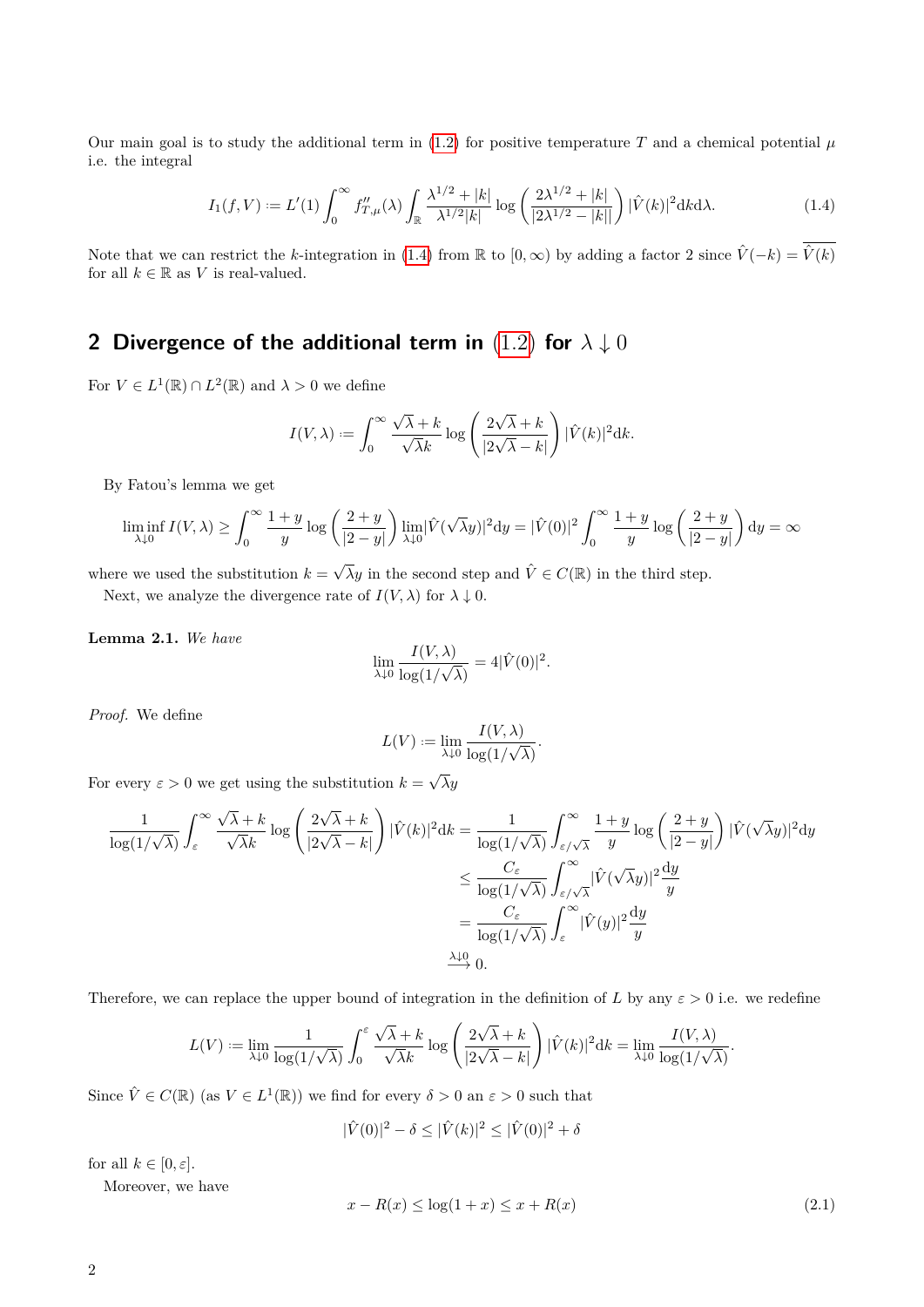with  $R(x) = |x|^2/(2(1-|x|))$  for  $|x| < 1$ . This implies

$$
\int_0^{\varepsilon} \frac{k + \sqrt{\lambda}}{k\sqrt{\lambda}} \log \left( \frac{2\sqrt{\lambda} + k}{|2\sqrt{\lambda} - k|} \right) dk \ge \int_1^{\varepsilon/\sqrt{\lambda}} \log \left( 1 + \frac{4}{y - 2} \right) dy \ge 4 \log \left( \frac{\varepsilon}{\sqrt{\lambda}} - 2 \right) - C.
$$

Therefore, we get

$$
4(|\hat{V}(0)|^2 - \delta) \leq \lim_{\lambda \downarrow 0} \frac{1}{\log(1/\sqrt{\lambda})} \int_0^{\varepsilon} \frac{\sqrt{\lambda} + k}{\sqrt{\lambda}k} \log \left( \frac{2\sqrt{\lambda} + k}{|2\sqrt{\lambda} - k|} \right) |\hat{V}(k)|^2 \mathrm{d}k.
$$

As  $\delta > 0$  was arbitrary we get  $L(V) \geq 4|\hat{V}(0)|^2$ . Using [\(2.1\)](#page-1-2) we get for every sufficiently large L

$$
\int_0^{\varepsilon} \frac{k + \sqrt{\lambda}}{k\sqrt{\lambda}} \log \left( \frac{2\sqrt{\lambda} + k}{|2\sqrt{\lambda} - k|} \right) dk = \int_0^L \frac{1 + y}{y} \log \left( \frac{2 + y}{|y - 2|} \right) dy + \int_L^{\varepsilon/\sqrt{\lambda}} \frac{1 + y}{y} \log \left( 1 + \frac{4}{y - 2} \right) dy
$$
  

$$
\leq C_L + 4\frac{L + 1}{L} \log \left( \frac{\varepsilon}{\sqrt{\lambda}} - 2 \right).
$$

Thus, we have  $L(V) \leq \frac{4(L+1)}{L}$  $\frac{L+1}{L}(|\hat{V}(0)|^2 + \delta)$  and therefore, as  $\delta$  and *L* were arbitrary we get  $L(V) \leq 4|\hat{V}(0)|^2$ .  $\Box$ 

## **3 Estimate on the additional term in** [\(1.2\)](#page-0-0)

Next, we want to analyze the function  $G(k) := \int_0^\infty g(k, \lambda) d\lambda$  where

$$
g(k,\lambda):=-\frac{\mathrm{e}^{-(\lambda-\mu)/T}}{T(1+\mathrm{e}^{-(\lambda-\mu)/T})^2}\frac{\sqrt{\lambda}+k}{k\sqrt{\lambda}}\log\left(\frac{2\sqrt{\lambda}+k}{|2\sqrt{\lambda}-k|}\right).
$$

In particular, we want to analyze which  $L^p$  spaces contain  $G$ . Our interest is caused by the fact that Fubini's Theorem allows us to rewrite

<span id="page-2-0"></span>
$$
I_1(f, V) = 2L'(1) \int_0^\infty G(k) |\hat{V}(k)|^2 dk.
$$
\n(3.1)

Using Fatou's lemma and the limits

$$
\lim_{k \to 0} g(k, \lambda) = -\frac{1}{T\sqrt{\lambda}} \frac{e^{-(\lambda - \mu)/T}}{(1 + e^{-(\lambda - \mu)/T})^2},
$$

$$
\lim_{k \to \infty} \frac{g(k, \lambda)}{k^{-1}} = -\frac{4}{T} \frac{e^{-(\lambda - \mu)/T}}{(1 + e^{-(\lambda - \mu)/T})^2}
$$

which follow from applying l'Hôpital's rule we get the following (finite) lower bounds for the behaviour of *G* for  $k \to 0$  and  $k \to \infty$ 

$$
\liminf_{k \downarrow 0} |G(k)| \ge \int_0^\infty \frac{1}{T\sqrt{\lambda}} \frac{e^{-(\lambda - \mu)/T}}{(1 + e^{-(\lambda - \mu)/T})^2} d\lambda,
$$
  

$$
\liminf_{k \to \infty} k|G(k)| \ge \int_0^\infty \frac{4}{T} \frac{e^{-(\lambda - \mu)/T}}{(1 + e^{-(\lambda - \mu)/T})^2} d\lambda = \frac{4}{1 + e^{\mu/T}}.
$$

Using the estimate  $f''(\lambda) \leq \exp(-|\lambda - \mu|/T)$  and the substitution  $\lambda = k^2 \lambda'$  we get

$$
\begin{split} \int_{0}^{\infty}\frac{\mathrm{e}^{-(\lambda-\mu)/T}}{T(1+\mathrm{e}^{-(\lambda-\mu)/T})^2}\frac{k+\sqrt{\lambda}}{k\sqrt{\lambda}}\log\left(\frac{2\sqrt{\lambda}+k}{|2\sqrt{\lambda}-k|}\right)\mathrm{d}\lambda \leq & \int_{0}^{\infty}\frac{\mathrm{e}^{-|\lambda-\mu|/T}}{T}\frac{k+\sqrt{\lambda}}{k\sqrt{\lambda}}\log\left(\frac{2\sqrt{\lambda}+k}{|2\sqrt{\lambda}-k|}\right)\mathrm{d}\lambda\\ = & \int_{0}^{\infty}\frac{k}{T}\mathrm{e}^{-k^2|\lambda-\mu/k^2|/T}\frac{1+\sqrt{\lambda}}{\sqrt{\lambda}}\log\left(\frac{2\sqrt{\lambda}+1}{|2\sqrt{\lambda}-1|}\right)\mathrm{d}\lambda. \end{split}
$$

Our goal is to prove that *G* is contained in  $L^{3/2}$ . Therefore, we distinguish between small *k* and large *k* and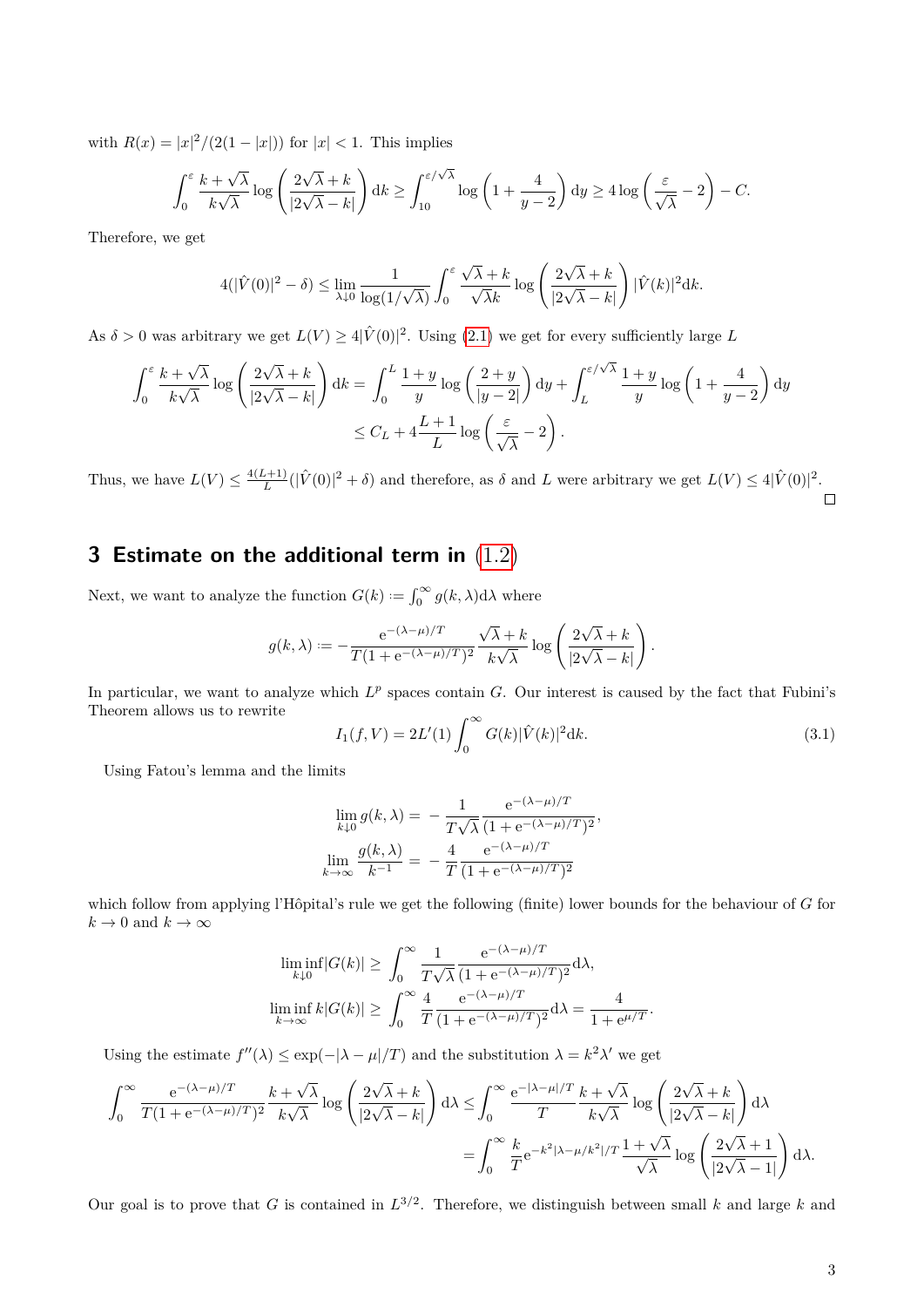define first the following auxiliary functions

$$
h_1(k,\lambda) := \frac{k}{T} e^{-k^2 |\lambda - \mu/k^2|/T},
$$

$$
h_2(\lambda) := \frac{1 + \sqrt{\lambda}}{\sqrt{\lambda}} \log \left( \frac{2\sqrt{\lambda} + 1}{|2\sqrt{\lambda} - 1|} \right).
$$

Thus,

$$
|G(k)| \leq \int_0^\infty h_1(k,\lambda)h_2(\lambda) d\lambda
$$

and we can use Hölder's inequality to estimate the integral on the right hand side.

Note that  $h_2$  has for  $\lambda = 0$  the following behaviour

$$
\lim_{\lambda \downarrow 0} \left( 1 + \frac{1}{\sqrt{\lambda}} \right) \log \left( \frac{2\sqrt{\lambda} + 1}{|2\sqrt{\lambda} - 1|} \right) = \lim_{\lambda \downarrow 0} \frac{4}{(1 + 2\sqrt{\lambda})(1 - 2\sqrt{\lambda})} = 4
$$

where we used l'Hôpital's rule in the first step. The logarithmic singularity at  $\lambda = 1/4$  lies in  $L^p$  for all  $p \ge 1$ since

$$
\lim_{x \downarrow 0} x^{\alpha} \log(x)^{\beta} = 0
$$

for all  $\alpha, \beta > 0$ . For large  $\lambda$  the function  $h_2$  behaves like  $\lambda^{-1/2}$ . Thus,  $h_2 \in L^p[0, \infty)$  for all  $p > 2$ .

On the other hand, we have

$$
||h_1(k, \cdot)||_p^p = \frac{k^p}{T^p} \int_0^\infty e^{-pk^2|\lambda - \mu/k^2|/T} d\lambda
$$
  
=  $\frac{k^p}{T^p} \left( \left[ \frac{T}{pk^2} e^{pk^2 \lambda/T} \right]_{-\mu/k^2}^0 + \left[ -\frac{T}{pk^2} e^{-pk^2 \lambda/T} \right]_0^\infty \right)$   
=  $\frac{k^{p-2}}{pT^{p-1}} \left( 2 - e^{-p\mu/T} \right) \le 2 \frac{k^{p-2}}{pT^{p-1}},$ 

<span id="page-3-0"></span>which implies

$$
|G(k)| \le \left(\frac{2}{p}\right)^{1/p} \frac{k^{1-2/p}}{T^{1-1/p}}\tag{3.2}
$$

for  $p \in (1,2)$  by Hölder's inequality. Note that this constant diverges for  $T \to 0$  and that the (possible) divergence of  $G$  at zero lies in every  $L^p$  space.

For  $k^2 > T + 1$  we define the auxiliary functions

$$
h_3(k,\lambda) := \frac{k}{T} e^{-k^2|\lambda - \mu/k^2|/T} e^{\lambda},
$$

$$
h_4(\lambda) := e^{-\lambda} \frac{1 + \sqrt{\lambda}}{\sqrt{\lambda}} \log \left( \frac{2\sqrt{\lambda} + 1}{|2\sqrt{\lambda} - 1|} \right).
$$

As before,

$$
|G(k)| \leq \int_0^\infty h_3(k,\lambda) h_4(\lambda) \mathrm{d}\lambda
$$

which can be estimated by Hölder's inequality. Using the previous considerations and fact that  $h_4$  decays